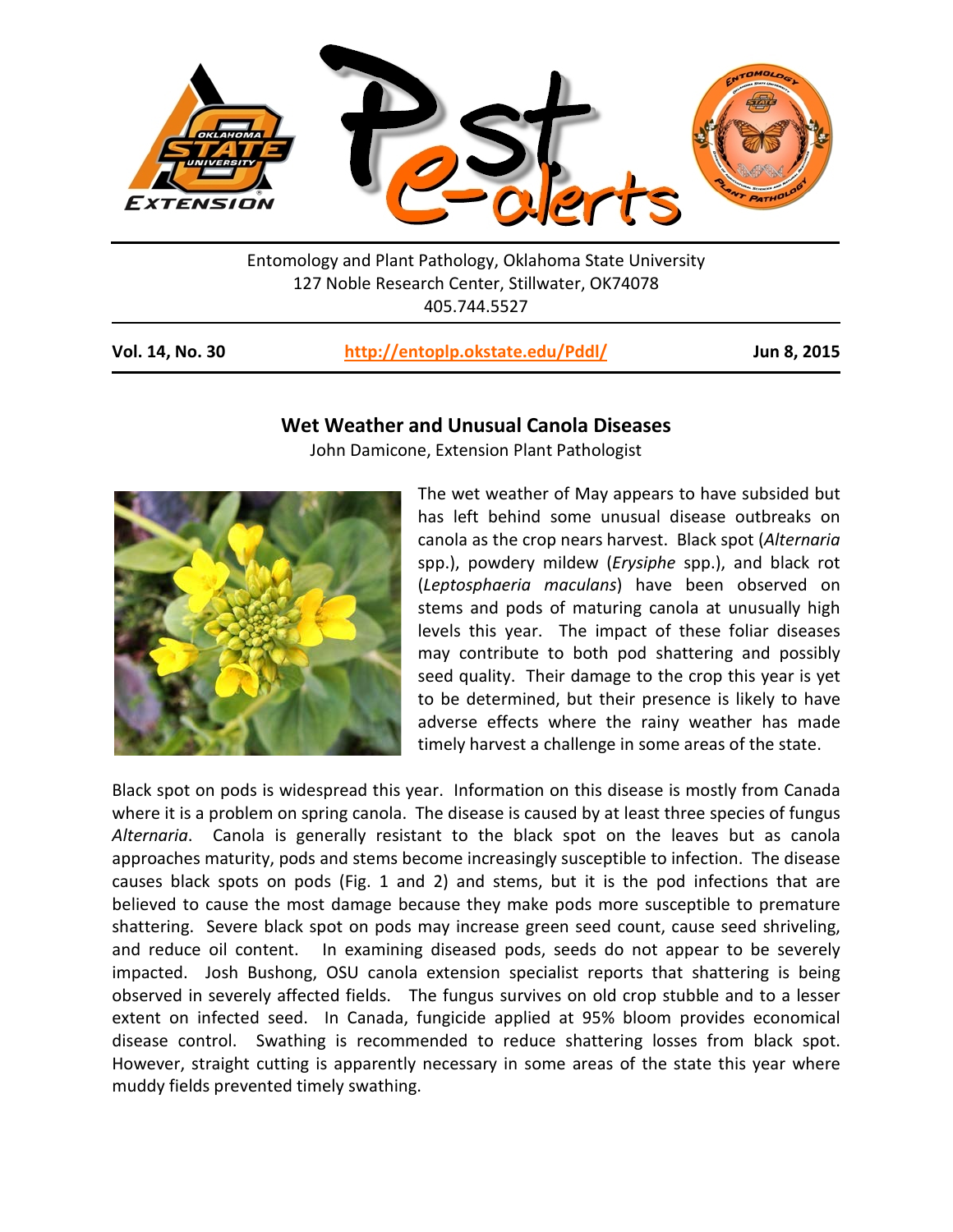

**Fig 1**. Alternaria black spot on canola pods.

Josh also reported that some fields have black discoloration only on the pod tips (Fig. 3). I found similar symptoms in areas of my research trials and verified that *Alternaria* spp. also caused the pod tip discoloration. It is unknown whether or not this is a different species of *Alternaria*, a differential variety response, or a different time of infection relative to crop maturity.

**Fig 2**. Alternaria black spot on mature canola pods.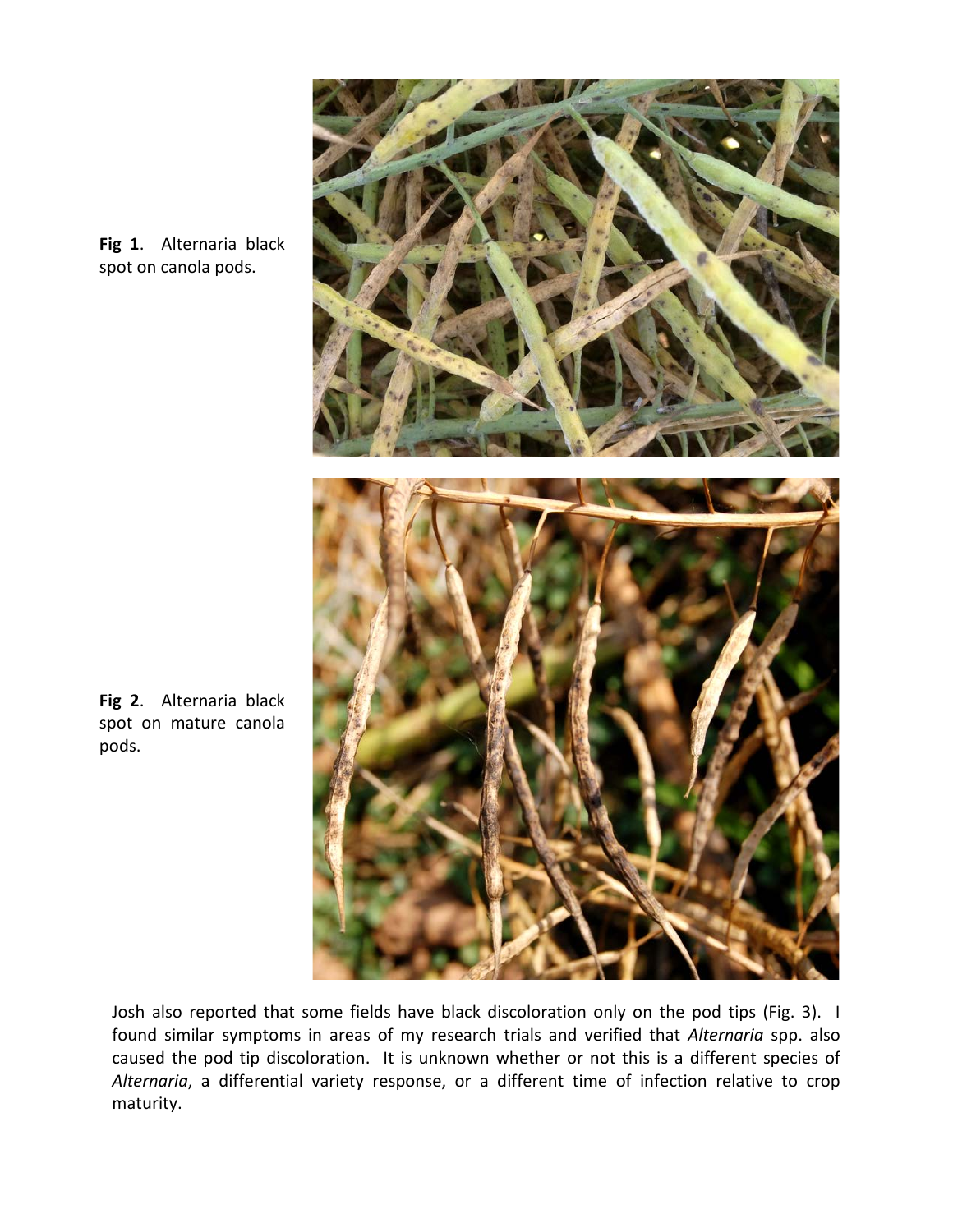![](_page_2_Picture_0.jpeg)

 **Fig 3**. Black tips on canola pods caused by *Alternaria* spp.

Powdery mildew has been previously observed on canola leaves, stems, and pods after flowering is complete during periods of high humidity. The disease is easy to identify by the white powdery colonies covering affected plant parts (Fig. 4). The disease is not considered economically important and there is little information available on it. However, it has been particularly severe this year probably due to the extended periods of high

humidity and cloud cover, which generally favors powdery mildew disease development. Josh Bushong asked about the cause of white powdery residue on a canola swather (Fig. 5) and I suspect that powdery mildew dust (spores) are the culprit although we did not get a sample to verify that diagnosis.

Black leg lesions on pods have also been confirmed this year although it appears to be less widespread than black spot or powdery mildew. Black leg is characterized by tan or grey colored spots on the pods with tiny, pepper-like dots within the spots (Fig. 6). While the pod infections are less damaging than the basal stem cankers, pod infections result in seedborne black leg which can be important in the introduction of the disease into new areas or the introduction of new races and strains.

![](_page_2_Picture_5.jpeg)

**Fig 4**. Powdery mildew on canola pods.